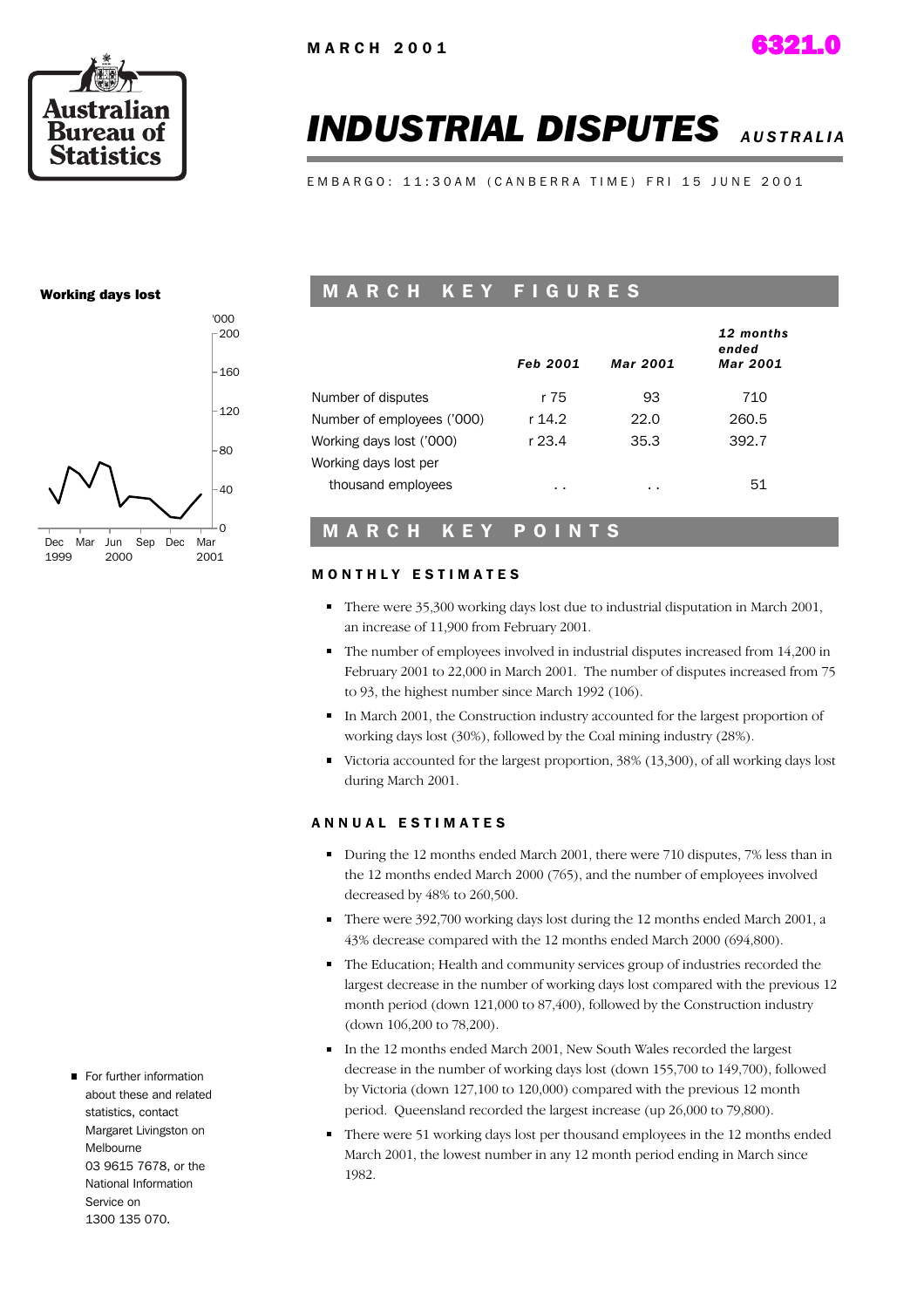### N O T E S

| FORTHCOMING ISSUES    | <b>ISSUE</b>                                                                                                                                                                                                     | RELEASE DATE      |  |  |  |
|-----------------------|------------------------------------------------------------------------------------------------------------------------------------------------------------------------------------------------------------------|-------------------|--|--|--|
|                       | April 2001                                                                                                                                                                                                       | 16 July 2001      |  |  |  |
|                       | May 2001                                                                                                                                                                                                         | 16 August 2001    |  |  |  |
|                       | June 2001                                                                                                                                                                                                        | 14 September 2001 |  |  |  |
|                       | <b>July 2001</b>                                                                                                                                                                                                 | 16 October 2001   |  |  |  |
|                       | August 2001                                                                                                                                                                                                      | 15 November 2001  |  |  |  |
|                       | September 2001                                                                                                                                                                                                   | 13 December 2001  |  |  |  |
|                       |                                                                                                                                                                                                                  |                   |  |  |  |
| CHANGES IN THIS ISSUE | Revisions have been made to some figures for August, September, November and<br>December 2000, and February 2001 as a result of disputes which were identified after<br>the release of the previous publication. |                   |  |  |  |
| SYMBOLS AND OTHER     | not available                                                                                                                                                                                                    |                   |  |  |  |
| USAGES                | not available for publication but included in totals where applicable, unless<br>n.p.<br>otherwise indicated                                                                                                     |                   |  |  |  |
|                       | revised<br>$\mathbf r$                                                                                                                                                                                           |                   |  |  |  |
|                       |                                                                                                                                                                                                                  |                   |  |  |  |
|                       |                                                                                                                                                                                                                  |                   |  |  |  |
|                       |                                                                                                                                                                                                                  |                   |  |  |  |

Dennis Trewin Australian Statistician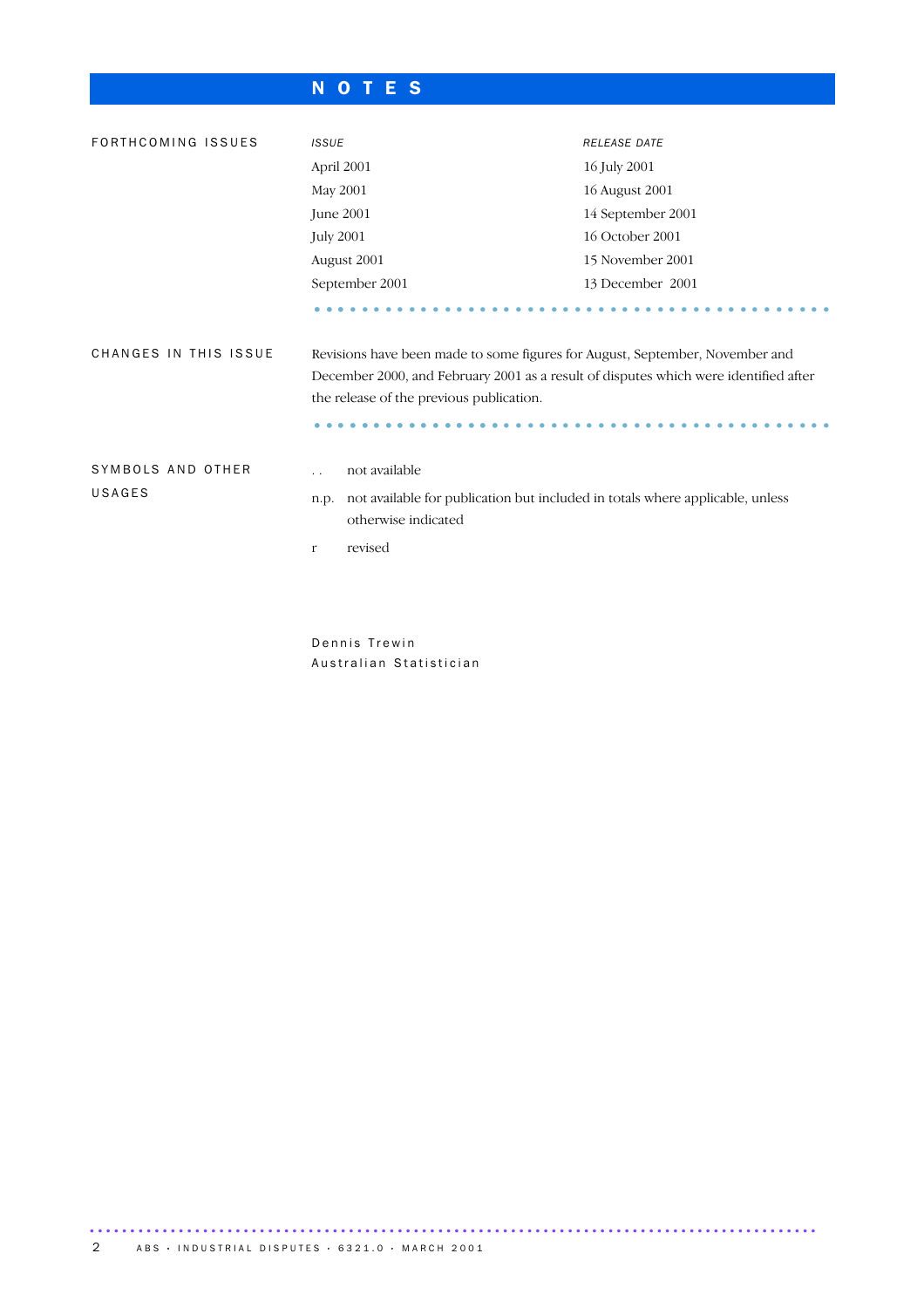

## INDUSTRIAL DISPUTES WHICH OCCURRED DURING THE PERIOD, Australia .....................................................................

#### NUMBER OF DISPUTES.... EMPLOYEES INVOLVED..

|                   |                        |       |                     | Working |              |
|-------------------|------------------------|-------|---------------------|---------|--------------|
|                   | Commenced<br>in period | Total | Newly<br>involved   | Total   | days<br>lost |
|                   |                        |       |                     |         |              |
| Period            | no.                    | no.   | '000                | '000    | '000         |
|                   |                        |       |                     |         |              |
| 1998              | 516                    | 519   | 347.8               | 348.4   | 526.3        |
| 1999              | 727                    | 731   | 460.7               | 461.1   | 650.5        |
| 2000              | r 686                  | r 698 | r 324.4             | r 325.4 | r 469.1      |
| 2000              |                        |       |                     |         |              |
| January           | 57                     | 67    | 16.4                | 17.4    | 25.6         |
| February          | 67                     | 84    | 70.4                | 71.9    | 63.7         |
| March             | 65                     | 81    | 17.7                | 27.7    | 56.7         |
| April             | 42                     | 64    | 42.5                | 47.7    | 42.2         |
| May               | 67                     | 87    | 24.7                | 61.1    | 67.9         |
| June              | 60                     | 81    | 56.8                | 59.0    | 63.2         |
| July              | 58                     | 74    | 16.1                | 20.3    | 22.0         |
| August            | r62                    | r 86  | 16.0                | 18.9    | r 33.2       |
| September         | 56                     | r 82  | 27.7                | 31.6    | r 31.1       |
| October           | 46                     | 63    | 15.5                | 18.4    | 30.1         |
| November          | r71                    | r 83  | r 12.4              | r 13.8  | r 21.4       |
| December          | 35                     | 46    | 8.1                 | 9.2     | 12.0         |
| 2001              |                        |       |                     |         |              |
| January           | 49                     | 58    | 5.8                 | 7.7     | 11.1         |
| February          | r 65                   | r 75  | r 10.5              | r 14.2  | r 23.4       |
| March             | 77                     | 93    | 19.1                | 22.0    | 35.3         |
|                   |                        |       | Twelve months ended |         |              |
|                   |                        |       |                     |         |              |
| <b>March 1999</b> | 571                    | 582   | 362.5               | 366.3   | 529.9        |
| March 2000        | 758                    | 765   | 502.8               | 503.8   | 694.8        |
| March 2001        | 688                    | 710   | 255.3               | 260.5   | 392.7        |
|                   |                        |       |                     |         |              |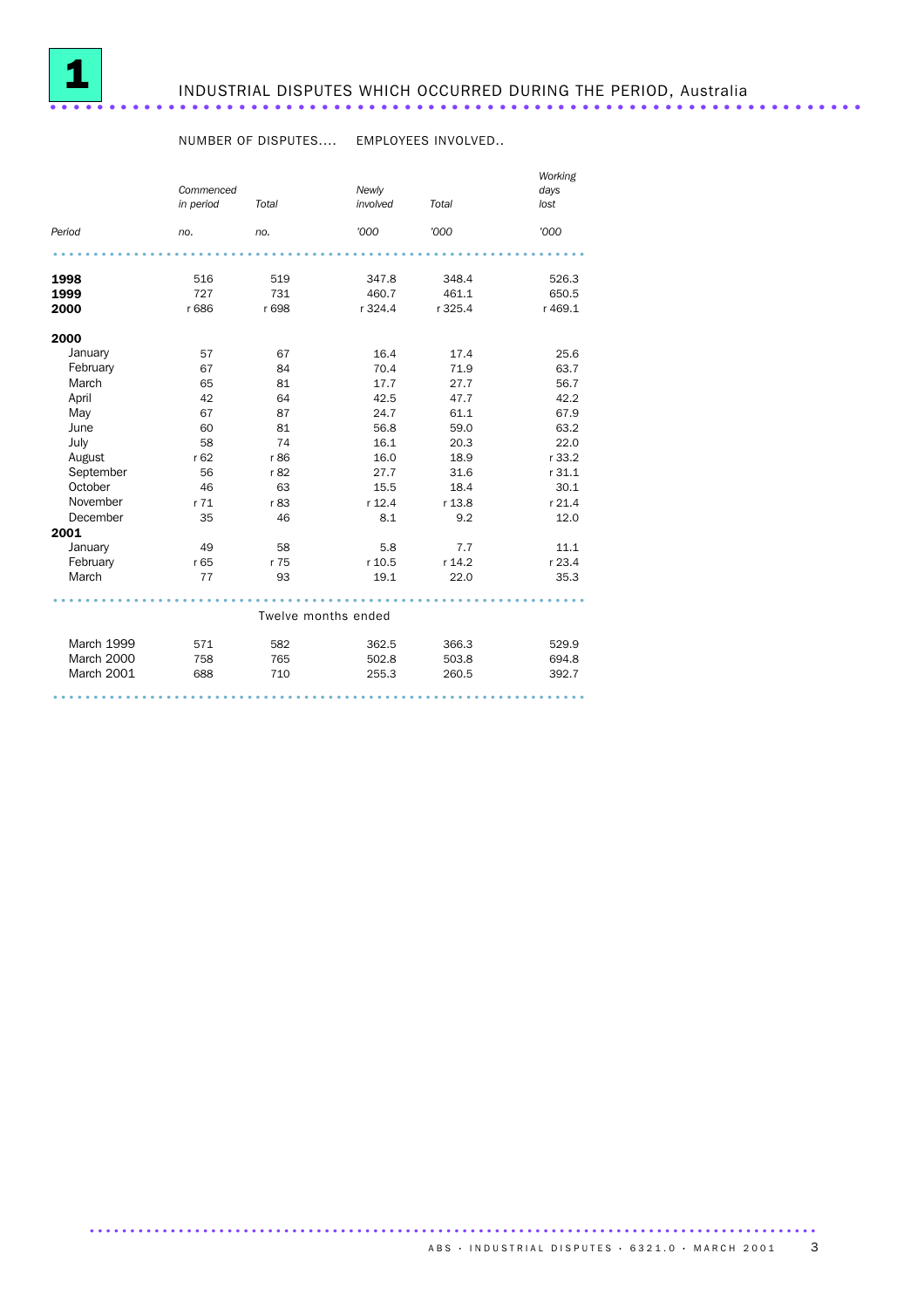

#### MINING................. MANUFACTURING.......

|            | Coal | Other | Metal<br>product;<br>Machinery<br>and<br>equipment | Other   | Const-<br>ruction   | Transport<br>and storage;<br>Commun-<br>ication<br>services | Education;<br>Health<br>and<br>community<br>services | Other<br>industries | All<br>industries |  |
|------------|------|-------|----------------------------------------------------|---------|---------------------|-------------------------------------------------------------|------------------------------------------------------|---------------------|-------------------|--|
| Period     | '000 | '000  | '000                                               | '000    | '000                | '000                                                        | '000                                                 | '000                | '000              |  |
|            |      |       |                                                    |         |                     |                                                             |                                                      |                     |                   |  |
| 1998       | 60.4 | 1.4   | 27.5                                               | 67.7    | 210.9               | 52.8                                                        | 75.8                                                 | 29.8                | 526.3             |  |
| 1999       | 26.0 | 2.0   | 104.3                                              | 80.3    | 165.1               | 20.3                                                        | 224.1                                                | 28.4                | 650.5             |  |
| 2000       | 37.3 | 3.8   | r 68.2                                             | r 78.0  | 108.8               | 26.2                                                        | 110.1                                                | 36.6                | r 469.1           |  |
| 2000       |      |       |                                                    |         |                     |                                                             |                                                      |                     |                   |  |
| January    | 3.5  | 2.5   | 4.4                                                | 5.4     | 7.0                 | 1.7                                                         | 0.2                                                  | 1.0                 | 25.6              |  |
| February   | 3.0  | 0.2   | 6.6                                                | 5.6     | 17.4                | 13.6                                                        | 14.9                                                 | 2.3                 | 63.7              |  |
| March      | 0.5  | 0.1   | 9.4                                                | 8.6     | 25.7                | 2.0                                                         | 7.7                                                  | 2.7                 | 56.7              |  |
| April      | 1.3  | 0.0   | 8.4                                                | 6.4     | 7.0                 | 1.3                                                         | 12.2                                                 | 5.6                 | 42.2              |  |
| May        | 5.1  | 0.0   | 5.9                                                | 2.5     | 10.7                | 0.9                                                         | 40.5                                                 | 2.3                 | 67.9              |  |
| June       | 9.9  | 0.0   | 2.9                                                | 10.5    | 2.9                 | 1.1                                                         | 24.6                                                 | 11.2                | 63.2              |  |
| July       | 1.8  | 0.0   | 6.1                                                | 1.7     | 6.7                 | 0.5                                                         | 2.2                                                  | 3.1                 | 22.0              |  |
| August     | 4.4  | 0.0   | 6.5                                                | r 10.3  | 8.2                 | 0.5                                                         | 1.0                                                  | 2.2                 | r 33.2            |  |
| September  | 1.9  | 0.0   | 7.9                                                | $r$ 6.2 | 5.3                 | 0.9                                                         | 6.3                                                  | 2.5                 | r 31.1            |  |
| October    | 1.8  | 0.0   | 3.6                                                | 9.5     | 13.6                | 1.3                                                         | 0.1                                                  | 0.2                 | 30.1              |  |
| November   | 2.9  | 0.9   | $r$ 5.4                                            | 6.3     | 3.0                 | 1.5                                                         | 0.3                                                  | 1.1                 | r 21.4            |  |
| December   | 1.2  | 0.1   | 1.2                                                | 5.1     | 1.4                 | 0.8                                                         | 0.2                                                  | 2.1                 | 12.0              |  |
| 2001       |      |       |                                                    |         |                     |                                                             |                                                      |                     |                   |  |
| January    | 1.6  | 0.0   | 3.0                                                | 2.4     | 3.3                 | 0.5                                                         | 0.0                                                  | 0.3                 | 11.1              |  |
| February   | 0.7  | 0.1   | 13.3                                               | 2.1     | 5.5                 | 0.6                                                         | 0.1                                                  | 1.0                 | r 23.4            |  |
| March      | 9.9  | 0.2   | 7.5                                                | 3.8     | 10.7                | 0.7                                                         | 0.0                                                  | 2.5                 | 35.3              |  |
|            |      |       |                                                    |         | Twelve months ended |                                                             |                                                      |                     |                   |  |
| March 1999 | 41.1 | 1.5   | 29.8                                               | 65.6    | 214.3               | 47.2                                                        | 95.3                                                 | 35.2                | 529.9             |  |
| March 2000 | 25.6 | 4.7   | 120.1                                              | 88.0    | 184.4               | 36.4                                                        | 208.4                                                | 27.2                | 694.8             |  |
| March 2001 | 42.6 | 1.3   | 71.6                                               | 66.7    | 78.2                | 10.6                                                        | 87.4                                                 | 34.4                | 392.7             |  |
|            |      |       |                                                    |         |                     |                                                             |                                                      |                     |                   |  |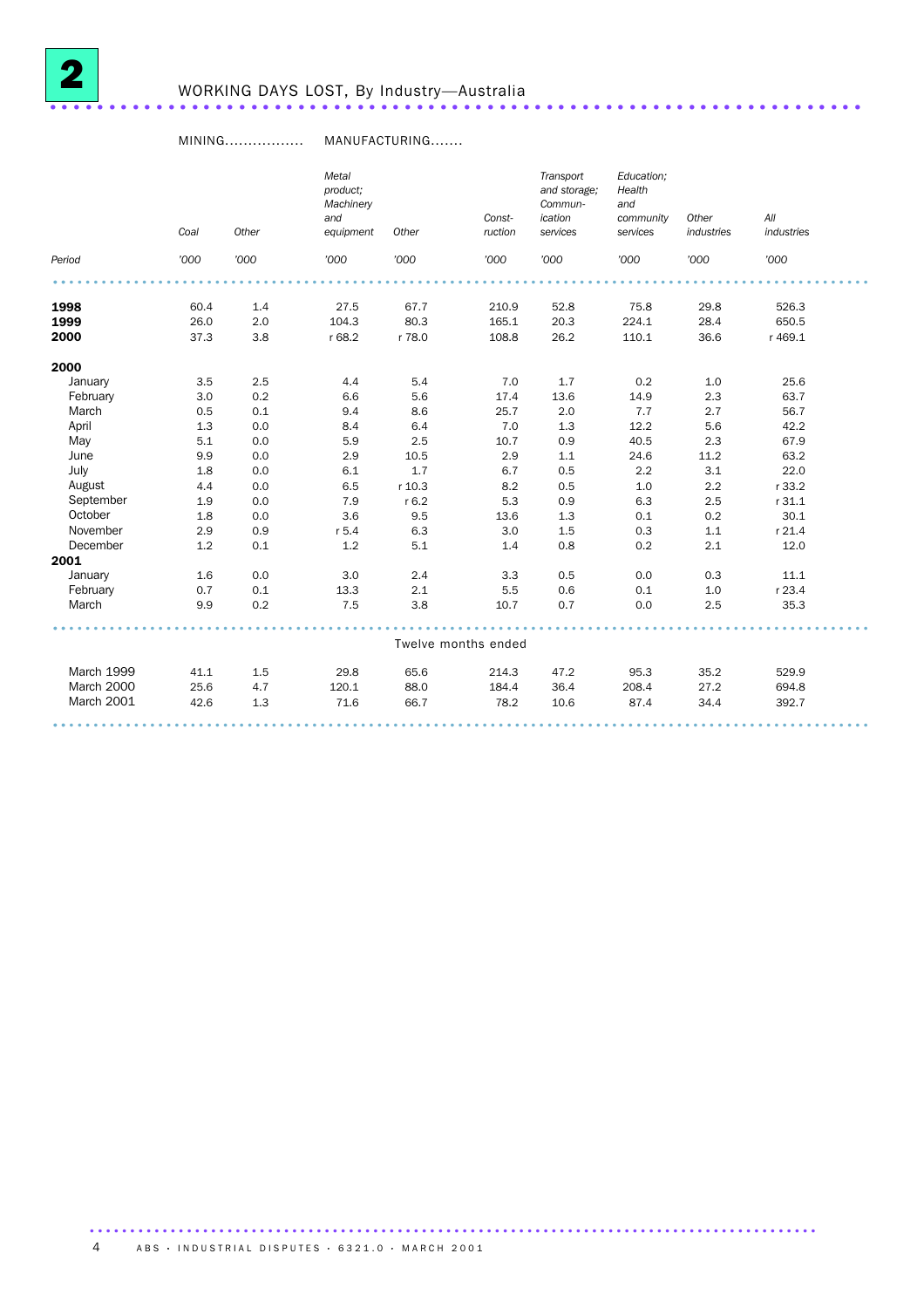

## WORKING DAYS LOST .....................................................................

|            | New<br>South<br>Wales | Victoria  | Queensland | South<br>Australia  | Western<br>Australia | Tasmania | Northern<br>Territory | Australian<br>Capital<br>Territory | Australia |
|------------|-----------------------|-----------|------------|---------------------|----------------------|----------|-----------------------|------------------------------------|-----------|
| Period     | '000                  | '000      | '000       | '000                | '000                 | '000     | '000                  | '000                               | '000      |
|            |                       |           |            |                     |                      |          |                       |                                    |           |
| 1998       | 188.5                 | 200.0     | 51.6       | 16.1                | 61.2                 | 3.1      | 0.7                   | 5.1                                | 526.3     |
| 1999       | 316.5                 | 218.2     | 52.3       | 15.0                | 43.4                 | 0.3      | 0.3                   | 4.3                                | 650.5     |
| 2000       | 166.8                 | r 139.8   | 89.9       | 15.7                | 53.6                 | 1.2      | 0.7                   | 1.4                                | r 469.1   |
| 2000       |                       |           |            |                     |                      |          |                       |                                    |           |
| January    | 7.5                   | 7.1       | 2.8        | 0.6                 | 7.5                  | 0.1      | 0.0                   | 0.0                                | 25.6      |
| February   | 20.1                  | 20.7      | 17.8       | 2.0                 | 2.9                  | 0.0      | 0.0                   | 0.1                                | 63.7      |
| March      | 12.0                  | 19.7      | 4.1        | 6.3                 | 14.4                 | 0.2      | 0.0                   | 0.1                                | 56.7      |
| April      | 20.0                  | 9.9       | 2.1        | 2.7                 | 7.2                  | 0.2      | 0.0                   | 0.0                                | 42.2      |
| May        | 47.1                  | 11.0      | 4.3        | 1.0                 | 4.2                  | 0.2      | 0.0                   | 0.2                                | 67.9      |
| June       | 16.5                  | 10.9      | 30.2       | 0.7                 | 4.1                  | 0.2      | 0.1                   | 0.4                                | 63.2      |
| July       | 7.5                   | 7.1       | 5.1        | 0.1                 | 2.1                  | 0.0      | 0.0                   | 0.0                                | 22.0      |
| August     | 8.8                   | r 13.8    | 8.0        | 0.1                 | 2.5                  | 0.0      | 0.0                   | 0.1                                | r 33.2    |
| September  | 8.3                   | $r$ 11.4  | 4.1        | 1.3                 | 5.9                  | 0.0      | 0.0                   | 0.0                                | r 31.1    |
| October    | 5.3                   | 16.8      | 6.7        | 0.1                 | 1.0                  | 0.0      | 0.1                   | 0.0                                | 30.1      |
| November   | 9.2                   | $r$ $7.1$ | 3.3        | 0.2                 | 1.5                  | 0.0      | 0.0                   | 0.0                                | $r$ 21.4  |
| December   | 4.4                   | 4.2       | 1.4        | 0.6                 | 0.3                  | 0.2      | 0.5                   | 0.4                                | 12.0      |
| 2001       |                       |           |            |                     |                      |          |                       |                                    |           |
| January    | 5.8                   | 3.6       | 0.7        | 0.2                 | 0.8                  | 0.0      | 0.0                   | 0.0                                | 11.1      |
| February   | 8.6                   | 10.8      | 2.0        | 0.4                 | 1.5                  | 0.0      | 0.0                   | 0.0                                | $r$ 23.4  |
| March      | 8.1                   | 13.3      | 12.1       | 0.4                 | 1.3                  | 0.0      | 0.0                   | 0.2                                | 35.3      |
|            |                       |           |            |                     |                      |          |                       |                                    |           |
|            |                       |           |            | Twelve months ended |                      |          |                       |                                    |           |
| March 1999 | 207.0                 | 164.7     | 71.7       | 18.0                | 59.9                 | 3.1      | 0.7                   | 4.9                                | 529.9     |
| March 2000 | 305.4                 | 247.1     | 53.8       | 21.2                | 61.9                 | 0.6      | 0.3                   | 4.4                                | 694.8     |
| March 2001 | 149.7                 | 120.0     | 79.8       | 7.8                 | 32.4                 | 0.9      | 0.7                   | 1.4                                | 392.7     |
|            |                       |           |            |                     |                      |          |                       |                                    |           |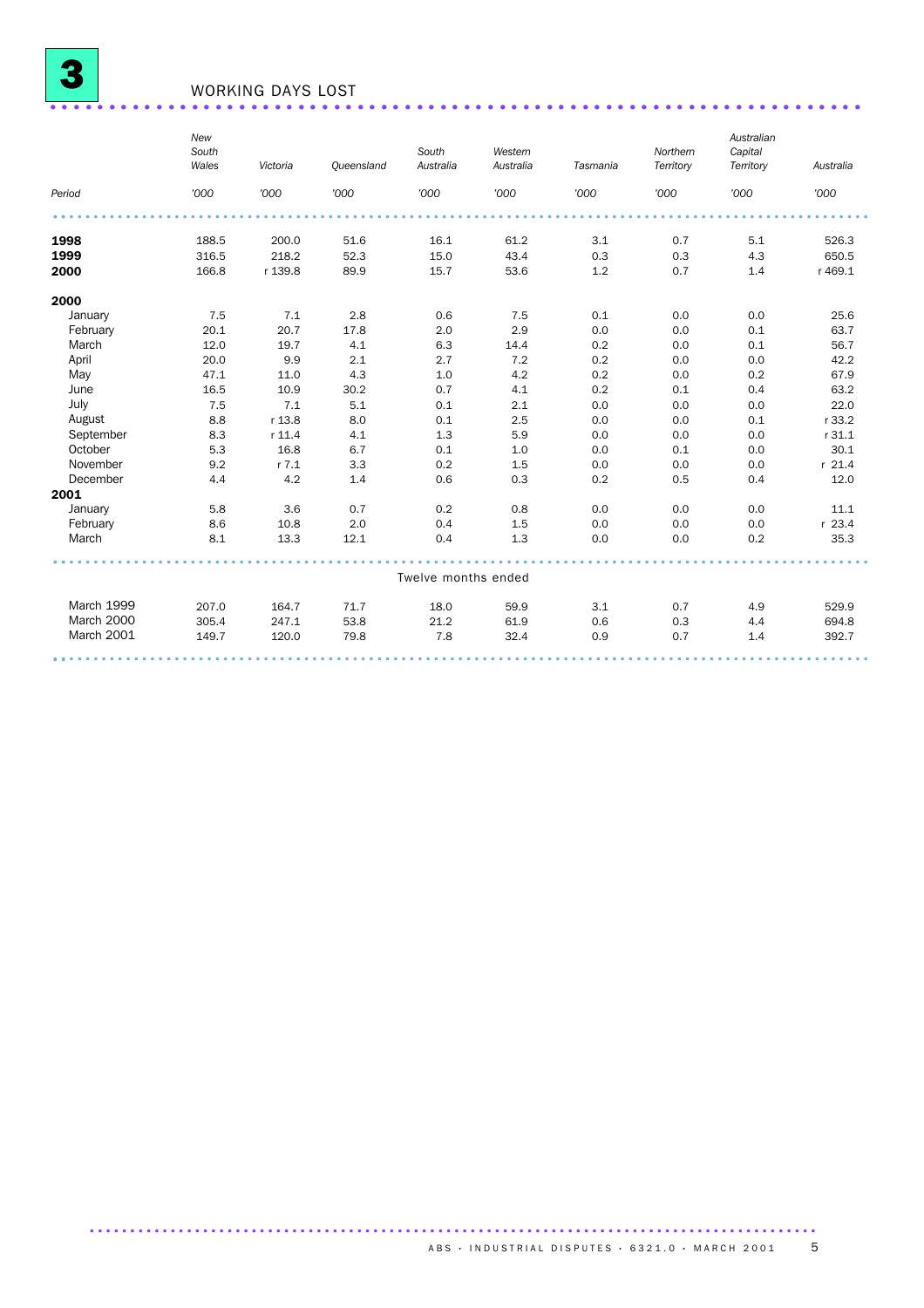

# WORKING DAYS LOST PER THOUSAND EMPLOYEES, By Industry: Australia—12 months ended .....................................................................

#### MINING.................. MANUFACTURING.......

|                     |         |       | Metal     |       |         | Transport    |            |                |                   |
|---------------------|---------|-------|-----------|-------|---------|--------------|------------|----------------|-------------------|
|                     |         |       | product;  |       |         | and storage; | Education: |                |                   |
|                     |         |       | Machinery |       |         | Commun-      | Health and |                |                   |
|                     |         |       | and       |       | Const-  | ication      | community  | Other          |                   |
| Twelve months ended | Coal    | Other | equipment | Other | ruction | services     | services   | industries     | All<br>industries |
| 2000                |         |       |           |       |         |              |            |                |                   |
| January             | 1448    | 72    | 286       | 126   | 383     | 45           | 166        | $\overline{7}$ | 89                |
| February            | 1429    | 76    | 299       | 132   | 417     | 72           | 150        | $\overline{7}$ | 91                |
| March               | 1 3 6 2 | 75    | 319       | 132   | 415     | 75           | 154        | $\overline{7}$ | 92                |
| April               | 1 3 6 4 | 67    | 323       | 132   | 382     | 76           | 161        | $\overline{7}$ | 93                |
| May                 | 1581    | 65    | 329       | 125   | 399     | 76           | 191        | 8              | 100               |
| June                | 2 0 2 4 | 64    | 310       | 131   | 389     | 75           | 208        | 10             | 104               |
| July                | 2 0 3 2 | 61    | 295       | 129   | 350     | 74           | 207        | 10             | 100               |
| August              | 1831    | 53    | 242       | 102   | 316     | 64           | 186        | 9              | 88                |
| September           | 1873    | 54    | 186       | 104   | 305     | 59           | 181        | 9              | 83                |
| October             | 1922    | 52    | 186       | 115   | 290     | 55           | 170        | 9              | 81                |
| November            | 1971    | 66    | 184       | 119   | 236     | 53           | 96         | 9              | 64                |
| December            | 1933    | 60    | 170       | r 121 | 234     | 52           | 79         | 9              | 61                |
| 2001                |         |       |           |       |         |              |            |                |                   |
| January             | 1946    | 21    | 165       | 115   | 232     | 49           | 79         | 8              | 58                |
| February            | 1821    | 19    | 182       | 110   | 206     | 23           | 68         | 8              | 53                |
| March               | 2 3 3 8 | 20    | 177       | 103   | 172     | 21           | 63         | 8              | 51                |
| March 1997          | 6833    | 26    | 146       | 74    | 907     | 38           | 157        | 12             | 122               |
| <b>March 1998</b>   | 4 7 5 2 | 20    | 188       | 120   | 300     | 104          | 55         | 11             | 76                |
| March 1999          | 2043    | 25    | 78        | 103   | 525     | 100          | 71         | 9              | 72                |
|                     |         |       |           |       |         |              |            |                |                   |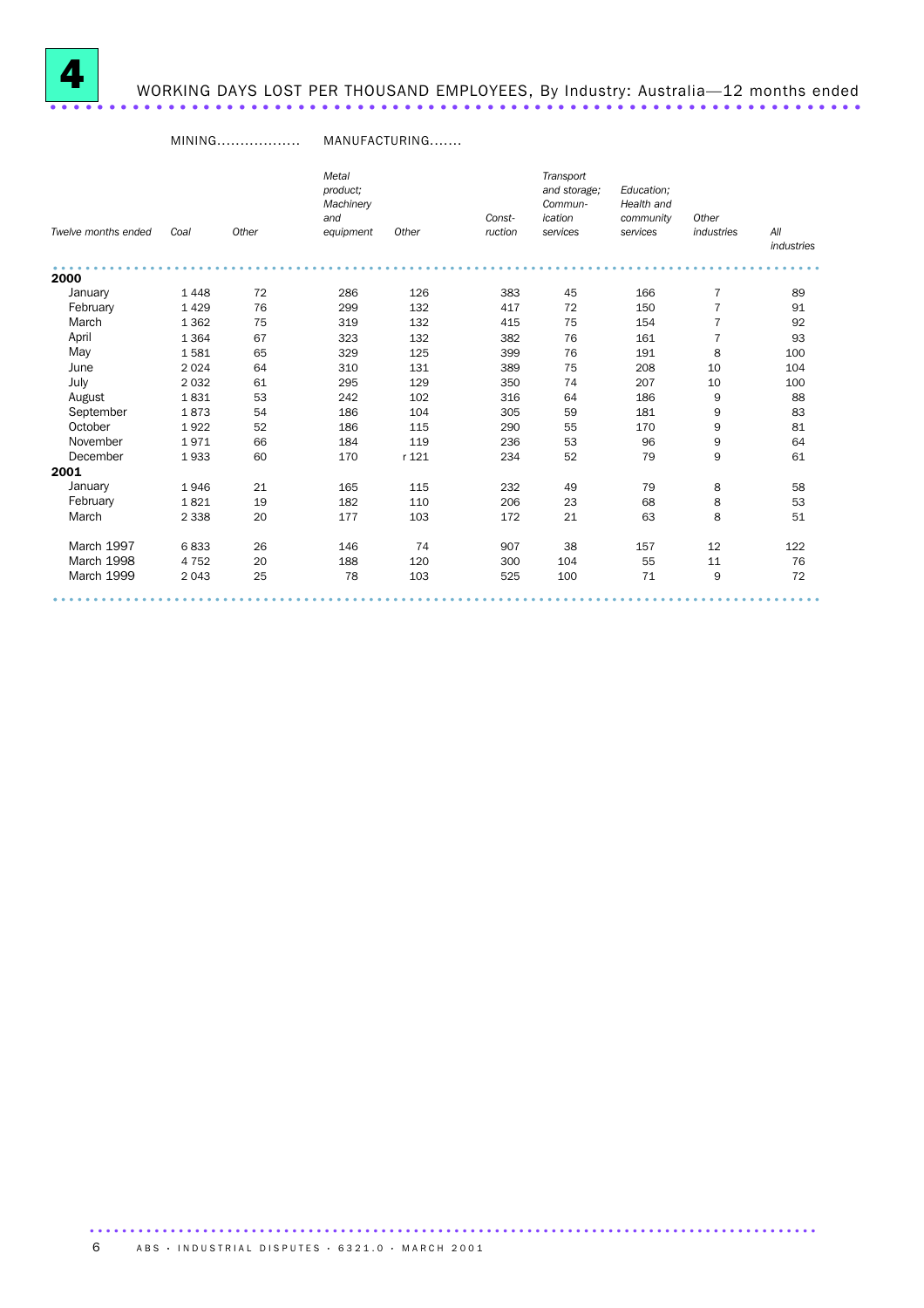

### WORKING DAYS LOST PER THOUSAND EMPLOYEES—12 months ended .....................................................................

|                     | New<br>South |          |            | South     | Western   |                | Northern       | Australian<br>Capital |           |
|---------------------|--------------|----------|------------|-----------|-----------|----------------|----------------|-----------------------|-----------|
| Twelve months ended | Wales        | Victoria | Queensland | Australia | Australia | Tasmania       | Territory      | Territory             | Australia |
| 2000                |              |          |            |           |           |                |                |                       |           |
| January             | 127          | 116      | 40         | 28        | 65        | 3              | 4              | 30                    | 89        |
| February            | 119          | 125      | 53         | 30        | 66        | 3              | 4              | 30                    | 91        |
| March               | 121          | 130      | 39         | 38        | 81        | 4              | 4              | 30                    | 92        |
| April               | 126          | 122      | 39         | 43        | 86        | 5              | $\overline{4}$ | 29                    | 93        |
| May                 | 143          | 124      | 41         | 43        | 88        | 6              | $\overline{4}$ | 31                    | 100       |
| June                | 148          | 121      | 61         | 41        | 87        | 6              | 5              | 33                    | 104       |
| July                | 141          | 114      | 64         | 41        | 85        | 6              | 5              | 31                    | 100       |
| August              | 132          | 86       | 61         | 28        | 77        | 6              | 4              | 8                     | 88        |
| September           | 122          | 79       | 62         | 31        | 81        | 6              | $\overline{4}$ | 8                     | 83        |
| October             | 116          | 83       | 62         | 30        | 70        | 6              | 5              | 7                     | 81        |
| November            | 73           | 73       | 63         | 28        | 70        | 6              | 5              | 7                     | 64        |
| December            | 64           | 71       | 64         | 28        | 68        | $\overline{7}$ | 9              | 9                     | 61        |
| 2001                |              |          |            |           |           |                |                |                       |           |
| January             | 63           | 69       | 62         | 27        | 60        | 6              | 9              | 9                     | 58        |
| February            | 59           | 64       | 51         | 24        | 58        | 6              | 9              | 8                     | 53        |
| March               | 57           | 60       | 57         | 14        | 41        | 5              | 9              | 9                     | 51        |
| March 1997          | 132          | 121      | 172        | 55        | 69        | 73             | 37             | 129                   | 122       |
| March 1998          | 68           | 136      | 54         | 12        | 70        | 35             | 6              | 17                    | 76        |
| March 1999          | 85           | 88       | 53         | 33        | 81        | 19             | 8              | 34                    | 72        |
|                     |              |          |            |           |           |                |                |                       |           |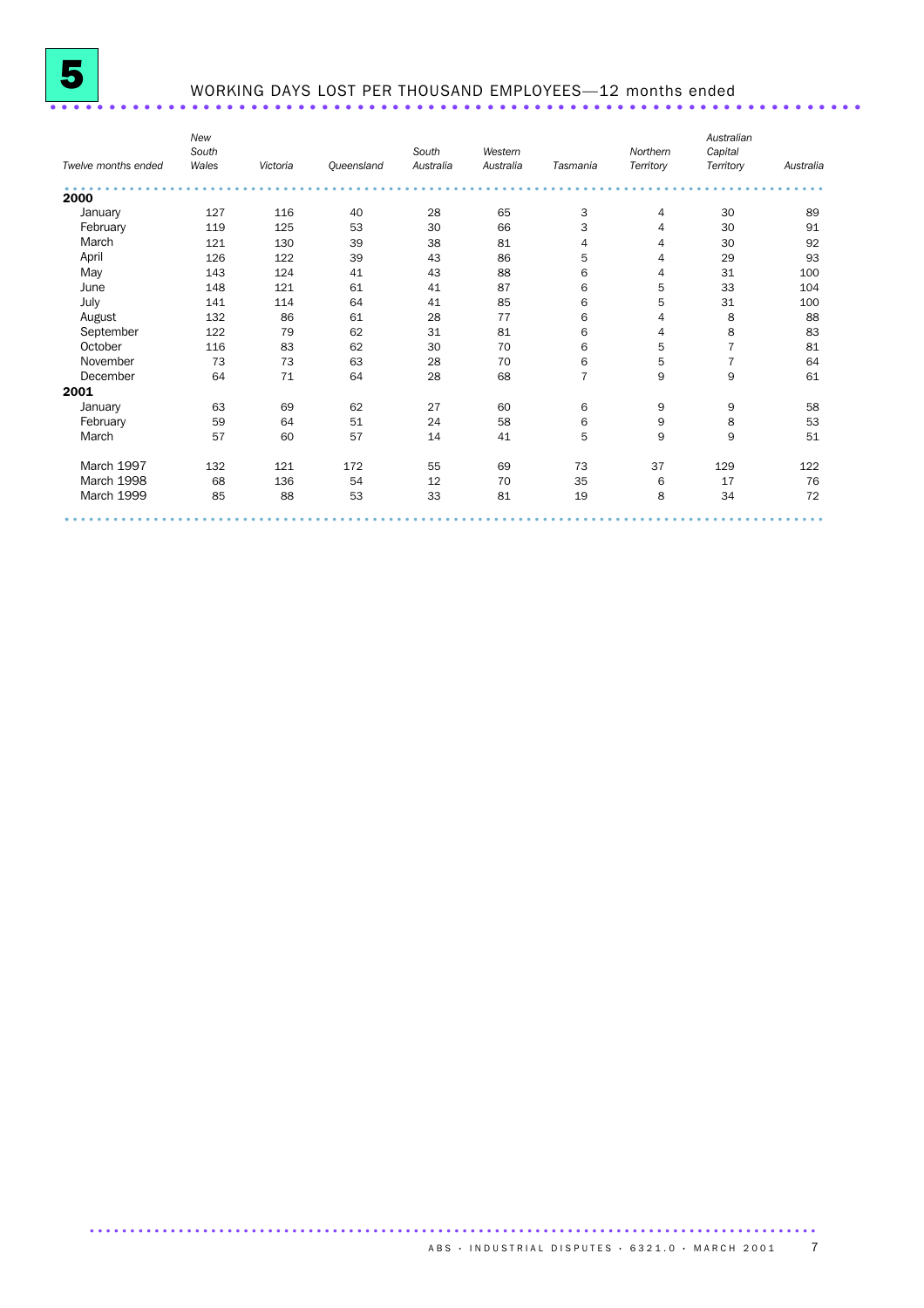

# INDUSTRIAL DISPUTES ENDING DURING THE YEAR ENDED MARCH 2001, Australia .....................................................................

|                                             | Number of<br>disputes   | Employees<br>involved | Working<br>days lost |
|---------------------------------------------|-------------------------|-----------------------|----------------------|
|                                             | no.                     | '000                  | '000                 |
|                                             |                         |                       |                      |
|                                             | <b>CAUSE OF DISPUTE</b> |                       |                      |
| Wages                                       | 51                      | 48.1                  | 63.6                 |
| Leave, pensions, compensation               | 38                      | 16.3                  | 20.3                 |
| Managerial policy                           | 399                     | 126.0                 | 260.1                |
| Physical working conditions                 | 130                     | 14.7                  | 24.4                 |
| Trade unionism                              | 56                      | 7.2                   | 5.4                  |
| Hours of work                               | 7                       | 0.3                   | 0.6                  |
| Other                                       | 23                      | 54.1                  | 54.7                 |
| Total                                       | 704                     | 266.8                 | 429.1                |
|                                             |                         |                       |                      |
|                                             | DURATION OF DISPUTE     |                       |                      |
| Up to and including 1 day                   | 362                     | 131.1                 | 97.0                 |
| Over 1 and up to and including 2 days       | 165                     | 105.2                 | 137.2                |
| Over 2 and less than 5 days                 | 92                      | 20.0                  | 70.9                 |
| 5 and less than 10 days                     | 55                      | 6.5                   | 41.2                 |
| 10 and less than 20 days                    | 18                      | 2.4                   | 33.5                 |
| 20 days and over                            | 12                      | 1.5                   | 49.4                 |
| Total                                       | 704                     | 266.8                 | 429.1                |
|                                             |                         |                       |                      |
|                                             | METHOD OF SETTLEMENT    |                       |                      |
| Negotiation                                 | 167                     | 48.0                  | 132.1                |
| State legislation                           | 98                      | 36.1                  | 50.4                 |
| Federal and joint Federal-State legislation | 106                     | 11.8                  | 39.9                 |
| Resumption without negotiation              | 319                     | 167.9                 | 201.8                |
| Other methods                               | 14                      | 2.9                   | 4.8                  |
| Total                                       | 704                     | 266.8                 | 429.1                |
|                                             |                         |                       |                      |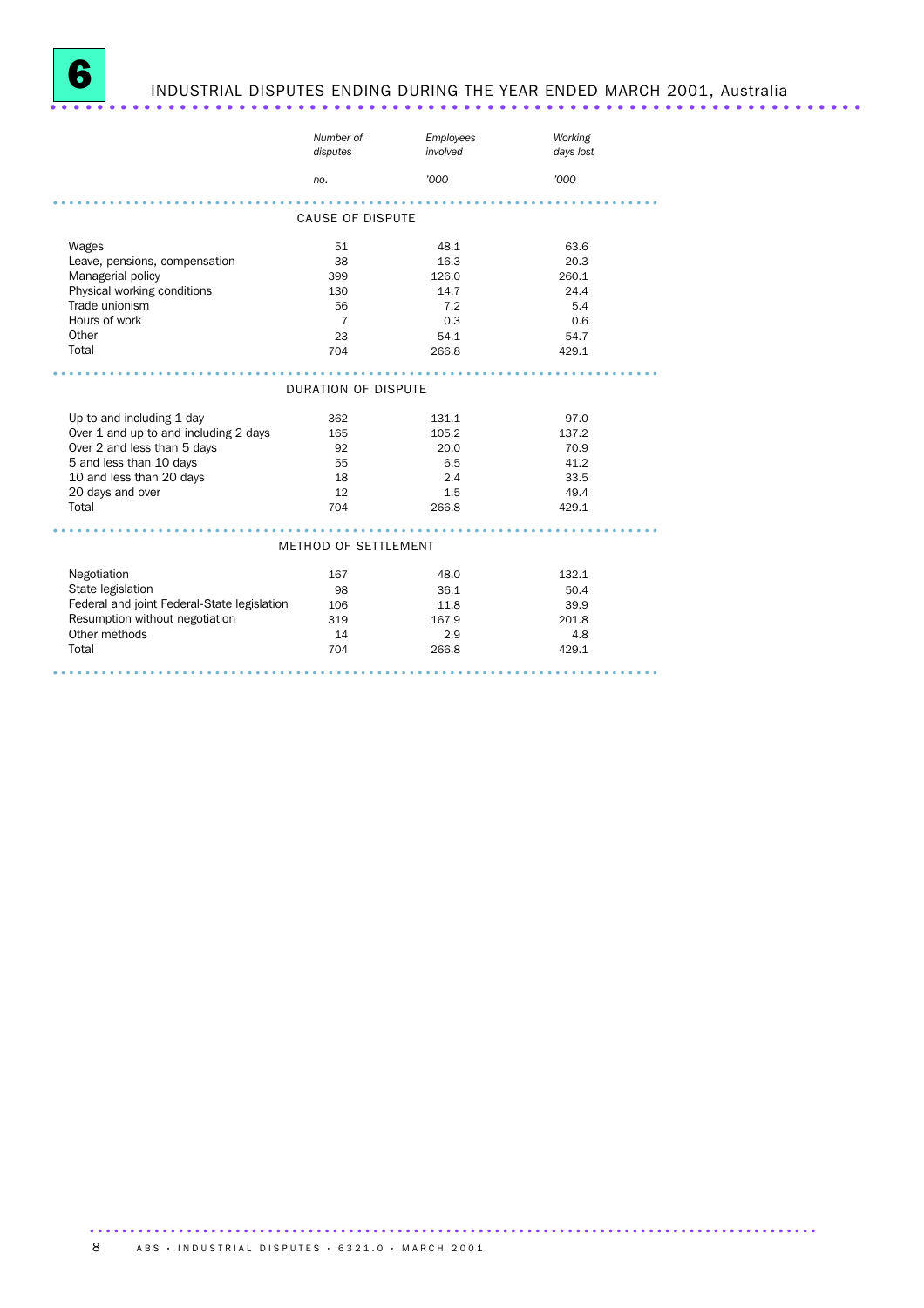#### EXPLANATORY NOTES

........................................................... .....

| <b>INTRODUCTION</b>   | 1 The statistics in this publication relate to disputes which involved stoppages of<br>work of ten working days or more at the establishments where the stoppages<br>occurred. Ten working days is equivalent to the amount of ordinary time worked<br>by ten people in one day. For example, 3,000 workers on strike for 2 hours would<br>be counted as 750 working days lost (assuming they usually work an 8 hour day).                                                                                                                                                                                                                                                                                                                                                                       |
|-----------------------|--------------------------------------------------------------------------------------------------------------------------------------------------------------------------------------------------------------------------------------------------------------------------------------------------------------------------------------------------------------------------------------------------------------------------------------------------------------------------------------------------------------------------------------------------------------------------------------------------------------------------------------------------------------------------------------------------------------------------------------------------------------------------------------------------|
|                       | 2 The statistics of working days lost relate to the losses due to industrial disputes<br>only (see the definition of 'Disputes' in the Glossary). Effects of disputes on other<br>establishments, such as stand-downs because of lack of materials, disruption of<br>transport services, power cuts, are not included.                                                                                                                                                                                                                                                                                                                                                                                                                                                                           |
| SOURCE OF DATA        | 3 These statistics on industrial disputes are based on all disputes identified which<br>occurred during the period. Disputes are identified through a range of sources,<br>including newspaper reports, listings obtained from industrial relations<br>commissions, and contact with government, businesses, employer organisations<br>and trade unions. Although every attempt is made to identify all disputes that<br>occurred in a period, some small strikes may not have been identified through the<br>sources available.                                                                                                                                                                                                                                                                 |
|                       | 4 Once a dispute is identified, additional information is obtained, usually from<br>employers, on the nature and extent of the dispute. Particulars of some stoppages,<br>e.g. working days lost in a particular strike, may have been imputed. Due to the<br>limitations of identifying disputes and imputation procedures, the statistics in this<br>publication should not be regarded as an exact measure of the extent of industrial<br>disputation.                                                                                                                                                                                                                                                                                                                                        |
| TYPE OF DISPUTE       | 5 The following types of industrial disputes are included:<br>■ unauthorised stopwork meetings;<br>unofficial strikes;<br>• sympathetic strikes (e.g. strikes in support of a group of workers already<br>on strike);<br>• political or protest strikes;<br>general strikes;<br>• work stoppages initiated by employers (e.g. lockouts); and<br>• rotating or revolving strikes (i.e. strikes which occur when workers at<br>different locations take turns to stop work).<br>Excluded from these statistics are work-to-rules, go-slows, bans (e.g. overtime<br>bans) and sit-ins. In addition, industrial disputes in which all employees resign are<br>deemed to have been resolved. Statistics on those disputes will cease to be<br>collected from the date of the employees' resignations. |
| CHANGE IN METHODOLOGY | 6 The basis for the calculation of working days lost per thousand employees was<br>changed in the January 1995 edition of this publication to use estimates of<br>employees taken from the ABS Labour Force Survey only. Estimates have been<br>recalculated on this basis for each 12 month period back to December 1990 and<br>are available on request. For the January 1987 to December 1994 editions of this<br>publication, estimates of employees were taken predominantly from the ABS<br>Survey of Employment and Earnings.                                                                                                                                                                                                                                                             |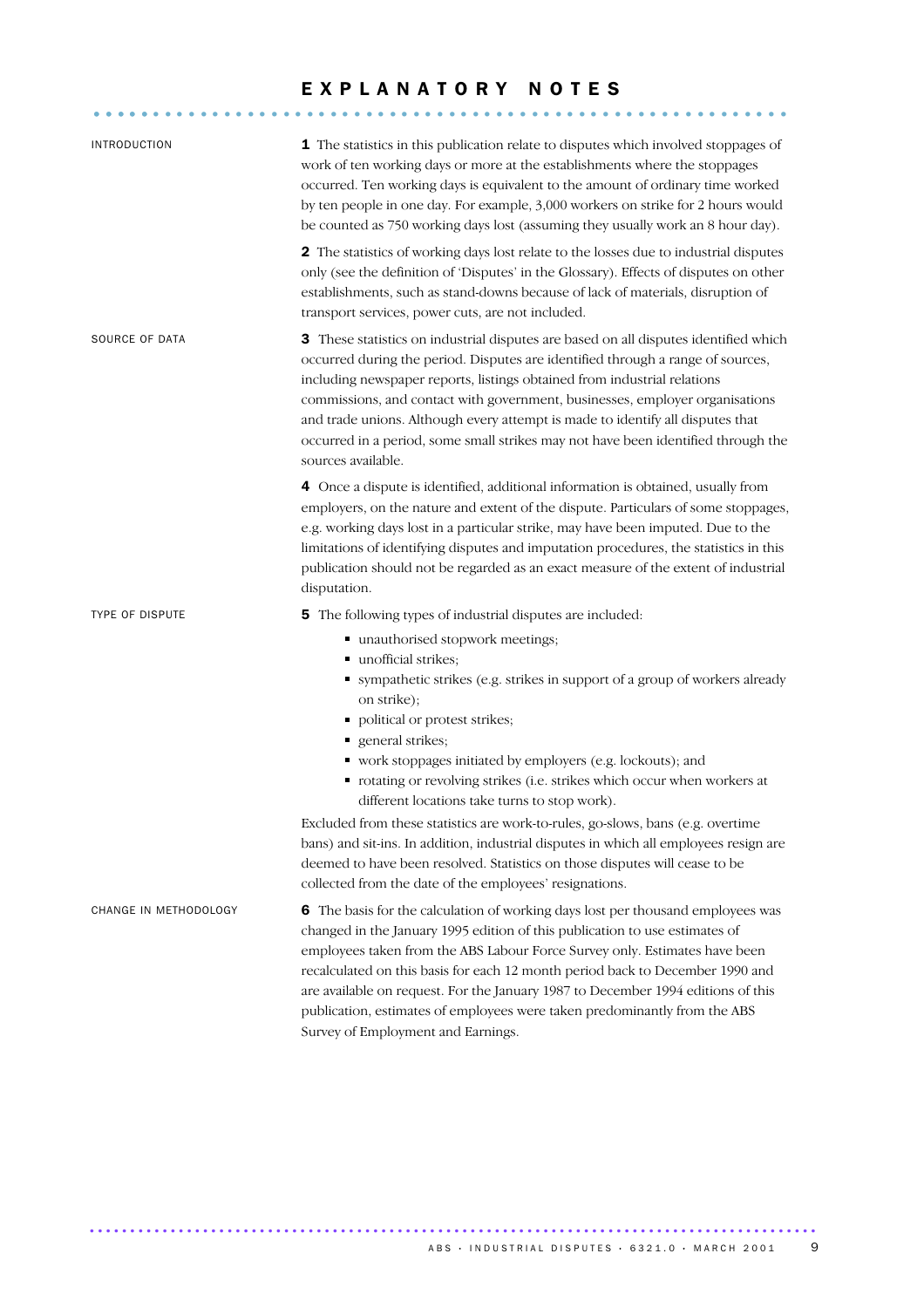#### EXPLANATORY NOTES

........................................................... .....

|                               | CHANGE IN METHODOLOGY continued 7 The basis for the calculation of the number of disputes was changed in the<br>November 1992 publication and the series revised back to September 1991. Before<br>September 1991, disputes affecting more than one industry and/or State were<br>counted as a separate dispute in each industry and State and in the Australian total.<br>From September 1991 onwards, a dispute affecting more than one industry and/or<br>State is counted once in each industry and/or State, but only once at the broader<br>industry and Australia level. The reason for the change was to align the method of<br>counting the number of industrial disputes with the International Labour<br>Organisation guidelines. This change does not affect the estimates of employees<br>involved or working days lost.                                                                      |
|-------------------------------|------------------------------------------------------------------------------------------------------------------------------------------------------------------------------------------------------------------------------------------------------------------------------------------------------------------------------------------------------------------------------------------------------------------------------------------------------------------------------------------------------------------------------------------------------------------------------------------------------------------------------------------------------------------------------------------------------------------------------------------------------------------------------------------------------------------------------------------------------------------------------------------------------------|
| INDUSTRY CLASSIFICATION       | 8 Industry information on a monthly basis from January 1994 and on an annual<br>basis from December 1994 is classified according to the Australian and New<br>Zealand Standard Industrial Classification (ANZSIC)-for more details refer to<br>Australian and New Zealand Standard Industrial Classification, 1993<br>(Cat. no. 1292.0). It replaces the Australian Standard Industrial Classification (ASIC)<br>which had been in use for many years. Data for periods prior to January 1994 for<br>monthly data and December 1994 for annual data have been classified only<br>according to ASIC.                                                                                                                                                                                                                                                                                                        |
| RELIABILITY OF ESTIMATES      | 9 Inaccuracies may occur because of imperfections in information provided by<br>respondents or in processing by the ABS. Although considerable care is taken in<br>questionnaire design, in the instructions given to respondents, and in editing the<br>returns, these inaccuracies may occur in any enumeration, regardless of the<br>collection method.                                                                                                                                                                                                                                                                                                                                                                                                                                                                                                                                                 |
| RELATED PUBLICATIONS          | 10 Users may also wish to refer to the following publications which are available<br>from ABS Bookshops:<br>Employees Earnings, Benefits and Trade Union Membership<br>٠<br>(Cat. no. 6310.0)-issued annually<br>Industrial Disputes, Australia (Cat. no. 6322.0) (discontinued)<br>٠<br>Labour Force, Australia (Cat. no. 6203.0)-issued monthly<br>Labour Statistics, Australia (Cat. no. 6101.0)<br>Working Arrangements, Australia (Cat. no. 6342.0)-issued irregularly<br>٠<br><b>11</b> Current publications produced by the ABS are listed in the <i>Catalogue of</i><br>Publications and Products, Australia (Cat. no. 1101.0). The ABS also issues, on<br>Tuesdays and Fridays, a Release Advice (Cat. no. 1105.0) which lists publications to<br>be released in the next few days. The Catalogue and Release Advice are available<br>from any ABS office or from the ABS website www.abs.gov.au. |
| ABS DATA AVAILABLE ON REQUEST | 12 As well as the statistics included in this and related publications, the ABS may<br>have other relevant data available on request. Inquiries should be made to the<br>National Information Service on 1300 135 070.                                                                                                                                                                                                                                                                                                                                                                                                                                                                                                                                                                                                                                                                                     |
| ROUNDING                      | <b>13</b> Where estimates have been rounded, discrepancies may occur between sums<br>of the component items and totals.                                                                                                                                                                                                                                                                                                                                                                                                                                                                                                                                                                                                                                                                                                                                                                                    |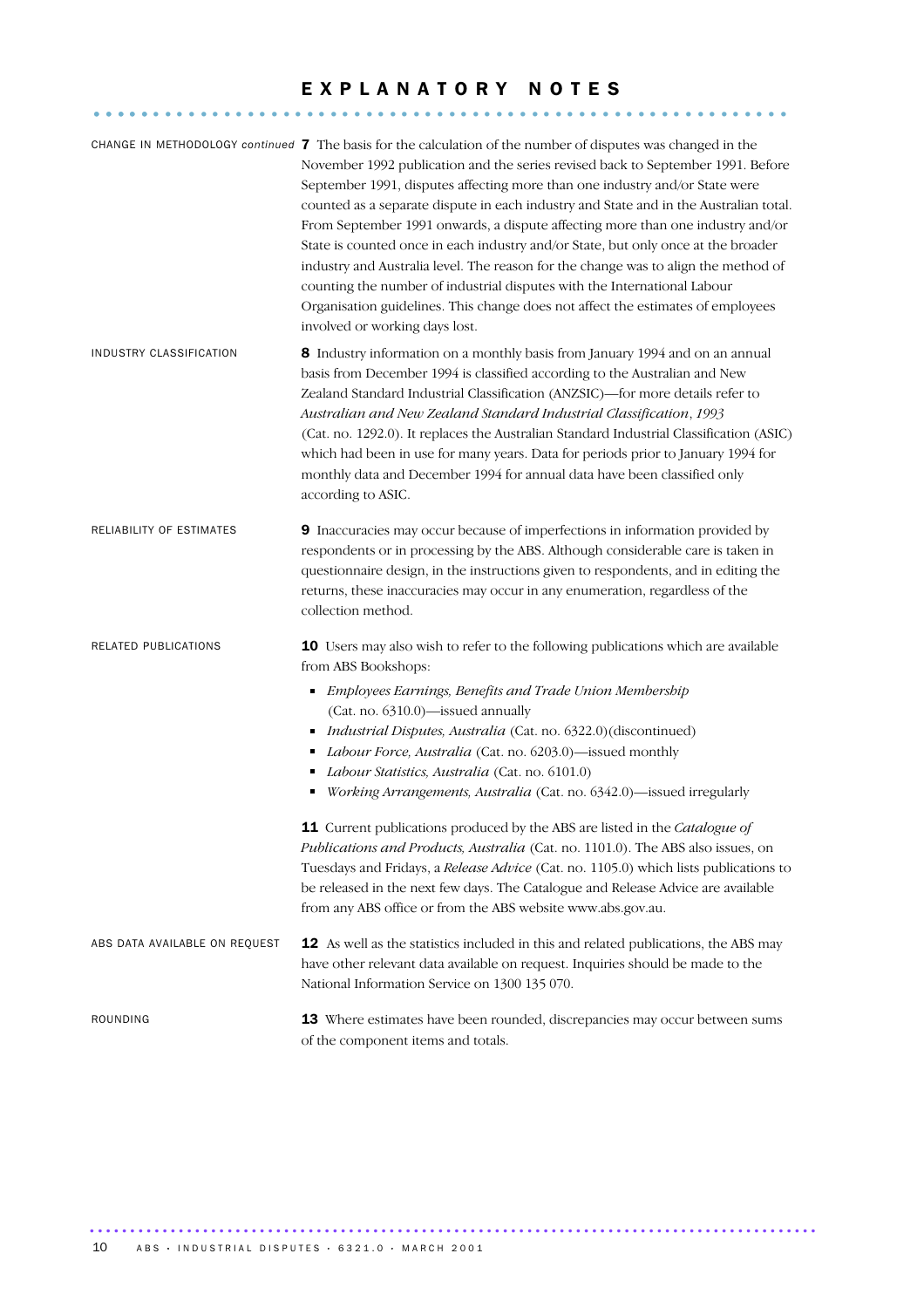### G L O S S A R Y ........................................................... ......

Cause of dispute The statistics for cause of industrial disputes relate to the reported main cause of stoppage of work and not necessarily all causes that may have been responsible for the stoppage of work. For these reasons, the statistics do not reflect the relative importance of all causes of disputes as perceived by both employers and employees. The causes are classified from information supplied by employers and according to standards determined by the International Labour Organisation. The classification of causes is as follows:

- *Wages.* Claims involving general principles relating to wages e.g. increase (decrease) in wages; variation in method of payment, or combined claims relating to wages, hours or conditions of work in which the claim about wages is deemed to be the most important. Combined claims in which the other claims are deemed to be the most important are included under the relevant clause. Disputes over award restructuring are included under managerial policy.
- *Leave, pensions, compensation*. Claims involving general principles relating to holidays and leave provisions; pension and retirement provisions; workers' compensation provisions; insertion of penal clause provisions in awards.
- *Managerial policy*. Disputes concerning the exercise of managerial control by employers, e.g. terms and conditions of employment (other than disputes specifically about wages and hours); new awards and agreements; award restructuring; enterprise bargaining (including disputes over wages, leave, hours of work etc. where they are part of enterprise bargaining); work practices; principles of promotion or deployment of staff, including roster complaints and retrenchments; disciplinary matters including alleged victimisation of union officials; employment of particular persons; disagreement with managerial decisions.
- *Physical working conditions*. Disputes concerning physical working conditions and safety issues, e.g. protective clothing and equipment; first aid services; uncomfortable working conditions; lack of, or the poor condition of, amenities; claims for assistance; shortage or poor distribution of equipment or material; condition of equipment; new production methods and equipment; arduous physical tasks.
- *Trade unionism*. Disputes concerning employment of non-unionists, inter-union and intra-union disputes; sympathy stoppages in support of employees in another industry; recognition of union activities.
- *Hours of work*. Claims involving general principles relating to hours of work, e.g. decrease (increase) in hours, distribution of hours.
- *Other*. Disputes concerning protests directed against persons or situations other than those relating to the employer/employee relationship, e.g. political matters; fining and gaoling of persons; lack of work; lack of adequate transport; non-award public holidays; accidents and attendance at funerals. Stoppages for which no reason is given are also included in this category.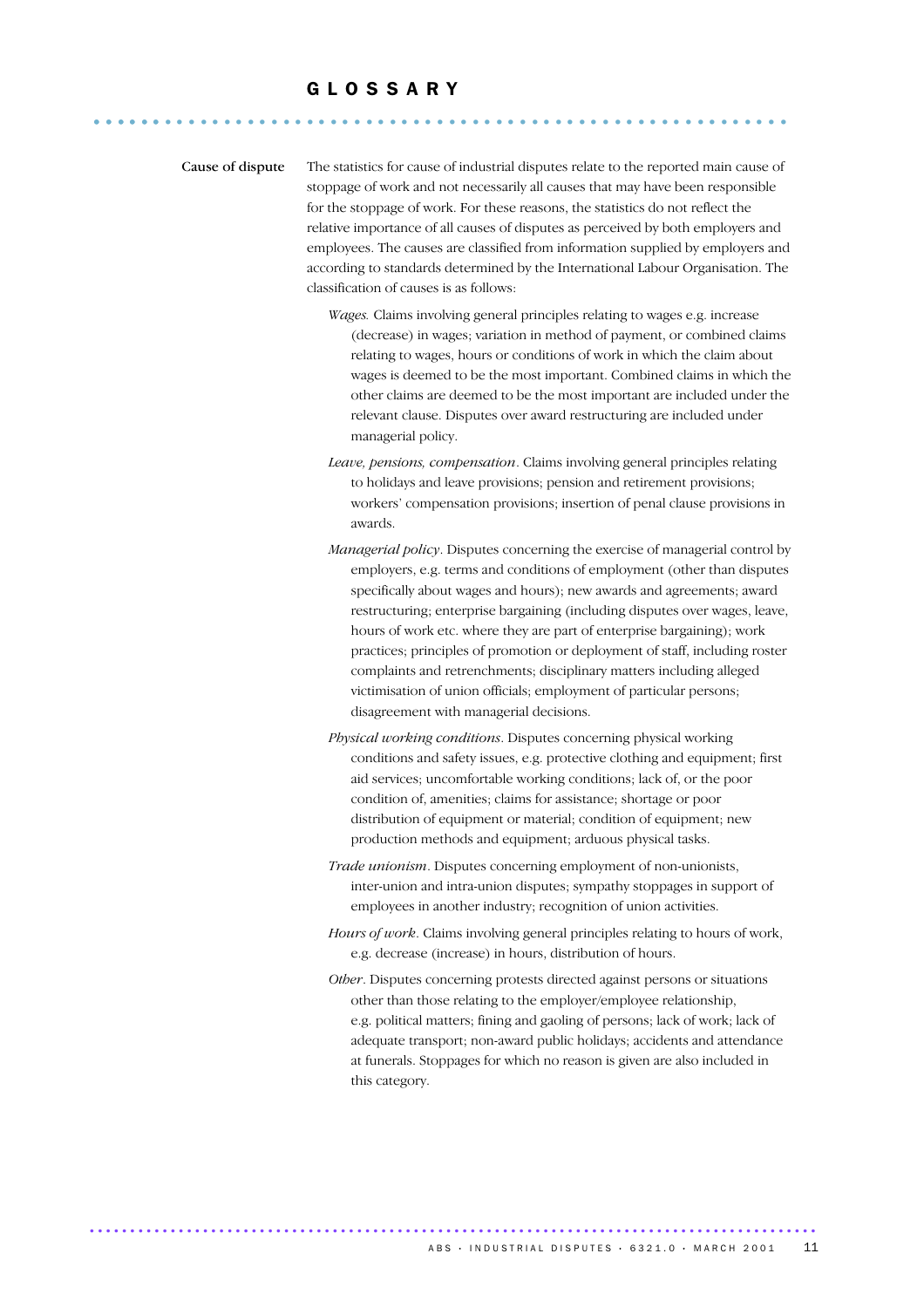#### G L O S S A R Y

........................................................... ......

| <b>Disputes</b>                              | For these statistics, an industrial dispute is defined as a withdrawal from work by<br>a group of employees, or a refusal by an employer or a number of employers to<br>permit some or all of their employees to work, each withdrawal or refusal being<br>made in order to enforce a demand, to resist a demand, or to express a grievance.                                                              |
|----------------------------------------------|-----------------------------------------------------------------------------------------------------------------------------------------------------------------------------------------------------------------------------------------------------------------------------------------------------------------------------------------------------------------------------------------------------------|
|                                              | A dispute affecting several establishments is counted as a single dispute if it is<br>organised or directed by one person or organisation; otherwise it is counted as a<br>separate dispute at each establishment (in each State or Territory) and in each<br>industry in which it occurred.                                                                                                              |
|                                              | A dispute affecting more than one industry and/or State is counted once in each<br>industry and/or State but only once at the broader industry and Australia level.<br>Before September 1991 disputes covering more than one industry and/or State<br>were counted differently (refer to paragraph 7 of the Explanatory Notes for<br>details).                                                            |
|                                              | When there is a return to work between stoppages over the same issue, and the<br>return to work is for less than two complete months, the stoppages are counted<br>as a single dispute. When the return to work is for two or more months, the<br>dispute is considered to have ended at the time of the return to work. Should a<br>subsequent stoppage occur, it is counted as a new dispute.           |
| Disputes which occurred<br>during the period | Disputes which occurred during the period encompasses those disputes which:<br>started in a previous month or year and ended in the reference period; or<br>began and ended in the reference period; or<br>began in the reference period and continued into the next period; or<br>п<br>started prior to the reference month or year, continued through the<br>reference period and into the next period. |
| Duration of dispute                          | The <i>duration</i> of a dispute is the average number of working days lost per<br>employee involved in the dispute. The duration of the dispute is calculated by<br>dividing the number of working days lost in the dispute by the number of<br>employees involved (both directly and indirectly).                                                                                                       |
| Employees                                    | Employees refers to wage and salary earners only. Excluded are persons who<br>are self-employed (e.g. building sub-contractors, owner-drivers of trucks)<br>and employers.                                                                                                                                                                                                                                |
|                                              | Employees directly involved are those who actually participated in the<br>dispute in order to enforce or resist a demand or to express a grievance.                                                                                                                                                                                                                                                       |
|                                              | Employees indirectly involved are those who ceased work at the<br>establishment where the stoppages occurred, but who were not<br>themselves parties to the dispute. Employees who ceased work at<br>establishments other than those where the stoppages occurred are<br>excluded (see paragraph 2 of the Explanatory Notes).                                                                             |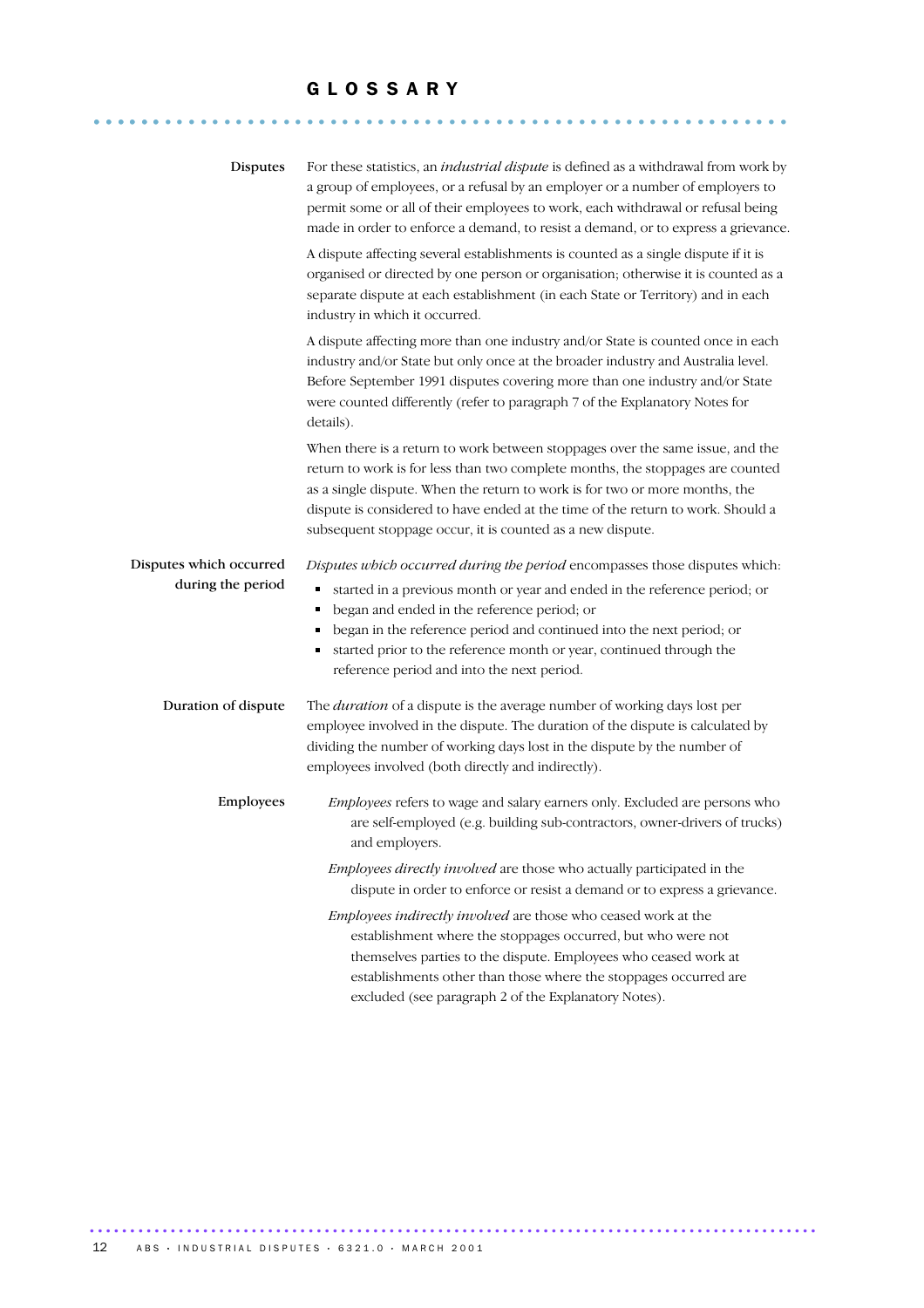#### G L O S S A R Y

........................................................... ......

| Employees continued  | Employees newly involved are those who are involved in the dispute for the<br>first time during a dispute. Total employees comprises newly involved<br>employees and employees involved for a second period in the same<br>dispute.                                                                                                                                                                                                                                                                                                                                                                                                                                                                                                                                                                                                                                                                                                                                                                                                                                                                                                                              |
|----------------------|------------------------------------------------------------------------------------------------------------------------------------------------------------------------------------------------------------------------------------------------------------------------------------------------------------------------------------------------------------------------------------------------------------------------------------------------------------------------------------------------------------------------------------------------------------------------------------------------------------------------------------------------------------------------------------------------------------------------------------------------------------------------------------------------------------------------------------------------------------------------------------------------------------------------------------------------------------------------------------------------------------------------------------------------------------------------------------------------------------------------------------------------------------------|
|                      | Total employees involved for any period of time are obtained by adding<br>together the number of employees involved in each dispute in the period.<br>For any period of time the figures may include details of the same<br>employees involved in more than one dispute. The longer the period of<br>reference, the more chance there is of some double counting in the<br>number of employees involved. Where there are varying numbers of<br>employees involved during the progress of a dispute, the figures involved<br>relate to the largest number of individual employees involved on any one<br>day. Generally, the total number of employees involved for each year will<br>equal the sum of the total number of employees involved in the first<br>month of a year plus the number of employees newly involved in<br>subsequent months. Differences between monthly and annual totals can<br>occur due to the temporary cessation of stoppages which resume in<br>subsequent months. Employees re-involved in this type of dispute are not<br>classified as employees newly involved in stoppages in the second period<br>in which the dispute occurs. |
| Industry             | Industry is classified according to the Australian and New Zealand Standard<br>Industrial Classification 1993 (see paragraph 8 of the Explanatory Notes).                                                                                                                                                                                                                                                                                                                                                                                                                                                                                                                                                                                                                                                                                                                                                                                                                                                                                                                                                                                                        |
| Method of Settlement | Statistics for the method of settlement of industrial disputes relate to the method<br>directly responsible for ending the stoppage of work as reported and not<br>necessarily to the method (or methods) responsible for settling all matters in<br>dispute. For these reasons, they do not reflect the relative importance of the<br>work of various industrial tribunals operating under State and Federal legislation.<br>The classification of method of settlement is as follows:                                                                                                                                                                                                                                                                                                                                                                                                                                                                                                                                                                                                                                                                          |
|                      | Negotiation. Private negotiation between the parties involved, or their<br>representatives, without the intervention or assistance of authorities<br>constituted under State or Federal industrial legislation.                                                                                                                                                                                                                                                                                                                                                                                                                                                                                                                                                                                                                                                                                                                                                                                                                                                                                                                                                  |
|                      | State legislation. Intervention or assistance of an industrial authority or<br>authorities created by or constituted under State conciliation and<br>arbitration or wages board legislation, or reference to such authorities or<br>compulsory or voluntary conference. Intervention, assistance or advice of<br>State government officials or inspectors.                                                                                                                                                                                                                                                                                                                                                                                                                                                                                                                                                                                                                                                                                                                                                                                                       |
|                      | Federal and joint Federal-State legislation. Compulsory or voluntary<br>conference or by intervention or assistance of, or reference to, the<br>industrial relations commissions created by or constituted under the<br>Industrial Relations Act, Coal Industry Acts, Stevedoring Industry Act; and<br>other acts such as the Navigation Act and Public Service Arbitration Act.<br>Intervention, assistance or advice of Federal government officials or<br>inspectors.                                                                                                                                                                                                                                                                                                                                                                                                                                                                                                                                                                                                                                                                                         |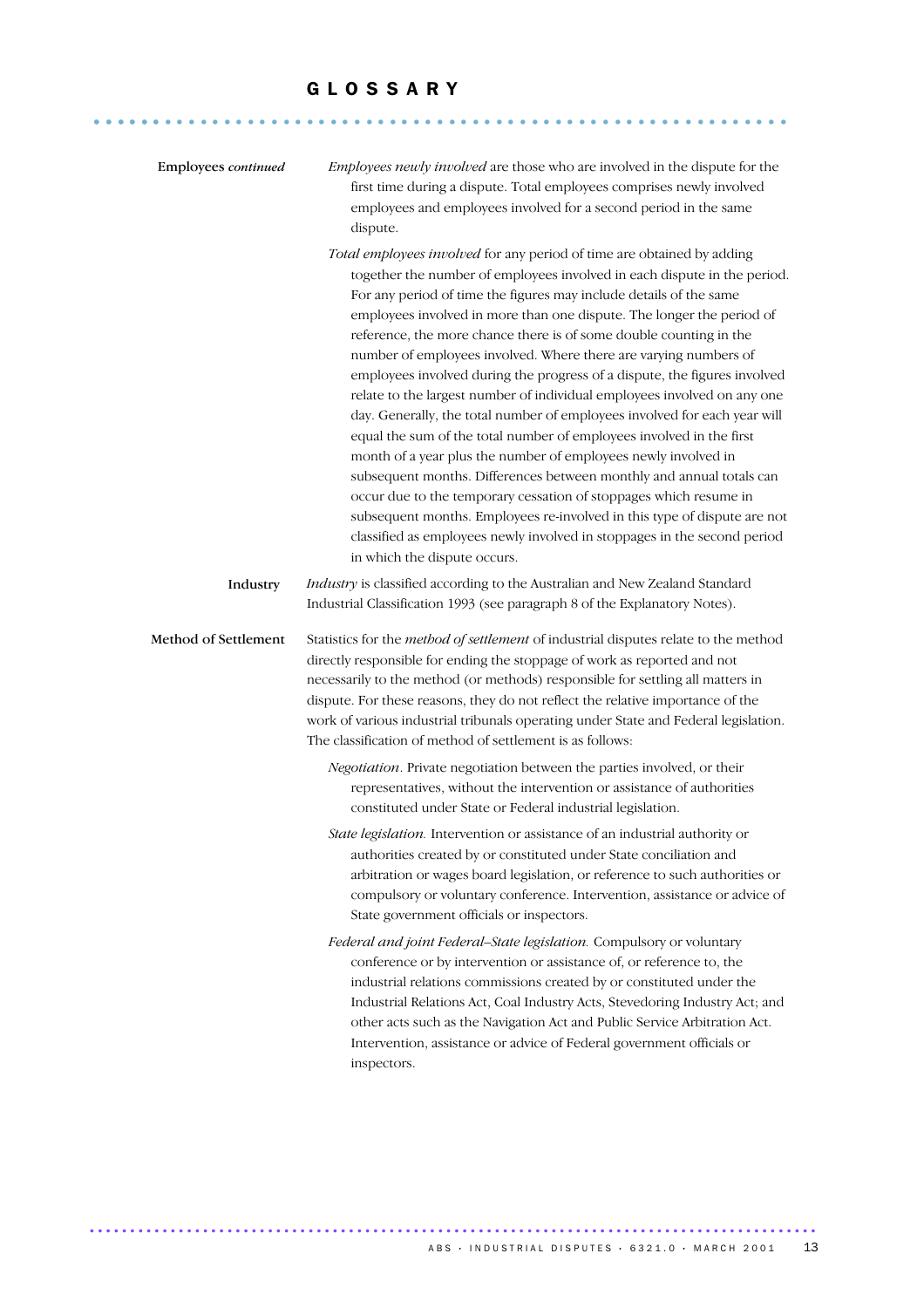#### G L O S S A R Y

........................................................... ......

| Method of Settlement<br>continued           | Resumption without negotiation. This category may include some disputes<br>which are settled subject to subsequent negotiation of a formal nature,<br>such as industrial court hearings. Stop-work meetings are included, and<br>this category may also include disputes settled by 'resumption' as stated,<br>but about which no further information is available.                                                                                   |
|---------------------------------------------|-------------------------------------------------------------------------------------------------------------------------------------------------------------------------------------------------------------------------------------------------------------------------------------------------------------------------------------------------------------------------------------------------------------------------------------------------------|
|                                             | Other methods. Mediation; filling places of employees on strike or locked out;<br>closing establishments permanently; dismissal or resignation of<br>employees.                                                                                                                                                                                                                                                                                       |
| Other industries                            | Other industries comprises those industries not included in the specified<br>industry groupings. Other industries comprises Agriculture, forestry and fishing;<br>Electricity, gas and water supply; Wholesale trade; Retail trade; Accommodation,<br>cafes and restaurants; Finance and insurance; Property and business services;<br>Government administration and defence; Cultural and recreational services; and<br>Personal and other services. |
| Working days lost                           | Working days lost refers to working days lost by employees directly and indirectly<br>involved in the dispute and figures are generally as reported by parties to the<br>dispute. For some disputes working days lost are estimated on the basis of the<br>number of employees involved and the duration of the dispute.                                                                                                                              |
| Working days lost per<br>thousand employees | Working days lost per thousand employees are calculated for the 12 month<br>period by dividing the total number of working days lost by the total number of<br>employees and multiplying by 1,000. The number of employees is obtained from<br>the ABS Labour Force Survey, and is averaged over the 12 month period. Refer to<br>paragraph 6 of the Explanatory Notes for further information.                                                       |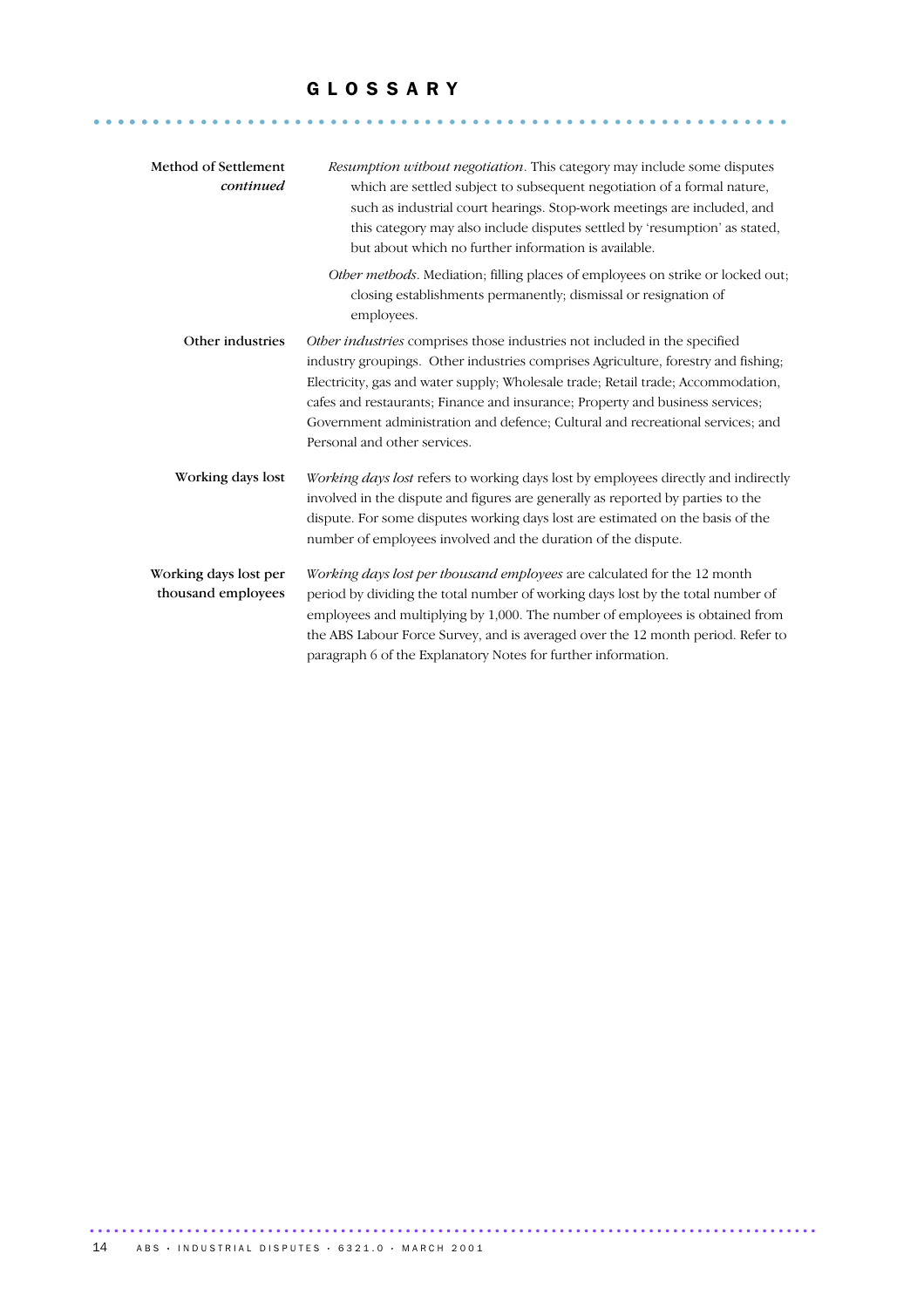# G L O S S A R Y I N F O R M A T I O N C O N S U L T A N C Y ............................................................... .

| <b>INTRODUCTION</b>   | A range of other more detailed monthly and annual data from this collection can be<br>provided on request, and tailored to your individual requirements. The<br>classifications, data items and ratios available are listed below.             |
|-----------------------|------------------------------------------------------------------------------------------------------------------------------------------------------------------------------------------------------------------------------------------------|
| A CUSTOMISED APPROACH | We can supply you with your requested information in a variety of formats to best<br>suit your needs:                                                                                                                                          |
|                       | printed tables;<br>٠<br>spreadsheets in a range of formats compatible with your software package;<br>٠<br>via E-mail; and<br>floppy disk<br>٠                                                                                                  |
| DATA AVAILABLE        | The following variables are available from this collection (the more variables<br>included in any one tabulation, the more likely it is that confidentiality provisions<br>associated with the data will be invoked and some data suppressed). |
|                       | Classifications:<br>٠                                                                                                                                                                                                                          |
|                       | State and Territory                                                                                                                                                                                                                            |
|                       | Industry                                                                                                                                                                                                                                       |
|                       | Cause of dispute                                                                                                                                                                                                                               |
|                       | Duration of dispute                                                                                                                                                                                                                            |
|                       | Method of settlement                                                                                                                                                                                                                           |
|                       | Distribution of employees involved                                                                                                                                                                                                             |
|                       | Distribution of working days lost                                                                                                                                                                                                              |
|                       | Data items:<br>٠                                                                                                                                                                                                                               |
|                       | Number of disputes (commenced in the period, and total number of<br>disputes)                                                                                                                                                                  |
|                       | Employees involved (newly involved and total number involved)                                                                                                                                                                                  |
|                       | Working days lost                                                                                                                                                                                                                              |
|                       | ٠<br>Ratios:                                                                                                                                                                                                                                   |
|                       | Working days lost per thousand employees                                                                                                                                                                                                       |
|                       | Working days lost per dispute                                                                                                                                                                                                                  |
|                       | Working days lost per employee involved                                                                                                                                                                                                        |
|                       | Employees per dispute                                                                                                                                                                                                                          |
| MORE INFORMATION      | Please contact Margaret Livingston on Melbourne 03 9615 7678 to enquire about<br>the information from this collection or to order your special data requirements.                                                                              |
|                       | For information about the wider range of ABS data, see contact details on the back<br>cover of this publication.                                                                                                                               |